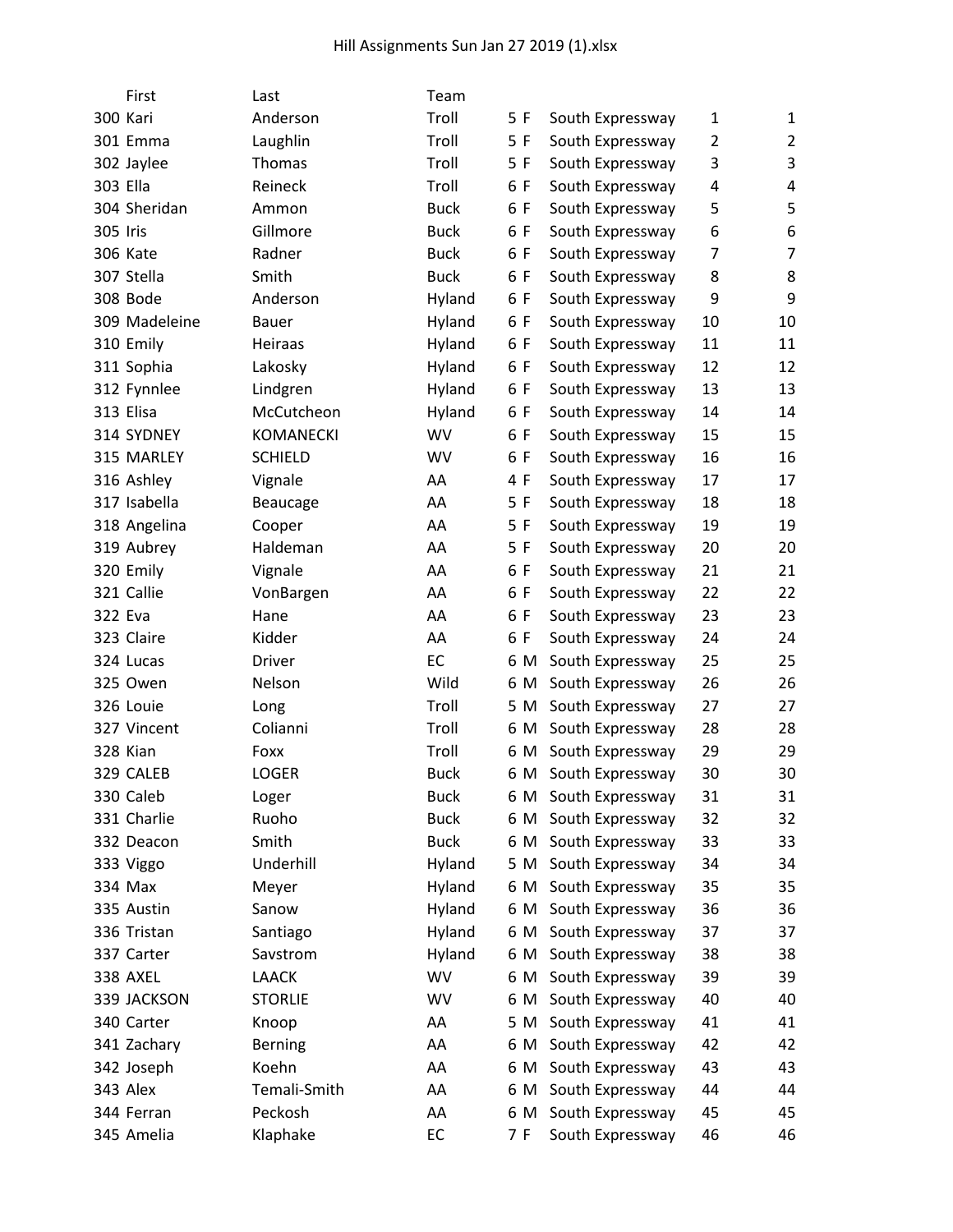|         | First                | Last              | Team        |     |     |                      |    |    |
|---------|----------------------|-------------------|-------------|-----|-----|----------------------|----|----|
|         | 346 Taylor           | Tabaka            | EC          | 7 F |     | South Expressway     | 47 | 47 |
|         | 347 Hazel            | <b>Bruns</b>      | Troll       | 7 F |     | South Expressway     | 48 | 48 |
|         | 348 Esmae            | Harvey            | Troll       | 7 F |     | South Expressway     | 49 | 49 |
|         | 349 Elise            | Cassel            | <b>Buck</b> | 7 F |     | South Expressway     | 50 | 50 |
|         | 350 Kaitlyn          | Donohue           | <b>Buck</b> | 7 F |     | South Expressway     | 51 | 51 |
|         | 351 MEGAN            | <b>GUGGISBERG</b> | <b>Buck</b> | 7 F |     | South Expressway     | 52 | 52 |
|         | 352 BRIDGETTE        | <b>GUIDER</b>     | <b>Buck</b> | 7 F |     | South Expressway     | 53 | 53 |
|         | 353 Adalynn          | Halm              | <b>Buck</b> | 7 F |     | South Expressway     | 54 | 54 |
|         | 354 KATRINA          | <b>KESSLER</b>    | <b>Buck</b> | 7 F |     | South Expressway     | 55 | 55 |
|         | 355 Grace            | Loger             | <b>Buck</b> | 7 F |     | South Expressway     | 56 | 56 |
|         | 356 GRACE EMMA       | <b>LOGER</b>      | <b>Buck</b> | 7 F |     | South Expressway     | 57 | 57 |
|         | 357 Isabella         | Lohrey            | <b>Buck</b> | 7 F |     | South Expressway     | 58 | 58 |
| 358 Mia |                      | Peters            | <b>Buck</b> | 7 F |     | South Expressway     | 59 | 59 |
|         | 359 Marlo            | Provencher        | <b>Buck</b> | 7 F |     | South Expressway     | 60 | 60 |
|         | 360 Sophia           | Wenberg           | <b>Buck</b> | 7 F |     | South Expressway     | 61 | 61 |
| 361 Xia |                      | Zhou              | <b>Buck</b> | 7 F |     | South Expressway     | 62 | 62 |
|         | 362 Evilyn           | Anderson          | Hyland      | 7 F |     | South Expressway     | 63 | 63 |
|         | 363 Lydia            | Haller            | Hyland      | 7 F |     | South Expressway     | 64 | 64 |
|         | 364 Evalyn           | Savstrom          | Hyland      | 7 F |     | South Expressway     | 65 | 65 |
|         | 365 Louisa           | Swanson           | Hyland      | 7 F |     | South Expressway     | 66 | 66 |
|         | <b>366 KATHERINE</b> | <b>FEDOROVA</b>   | <b>WV</b>   | 7 F |     | South Expressway     | 67 | 67 |
|         | 367 AMELIA           | <b>TANNER</b>     | <b>WV</b>   | 7 F |     | South Expressway     | 68 | 68 |
|         | 368 Abigail          | Maddux            | AA          | 7 F |     | South Expressway     | 69 | 69 |
|         | 369 Julie            | Vignale           | AA          | 7 F |     | South Expressway     | 70 | 70 |
|         | 370 Alexandra        | Utin              | AA          | 7 F |     | South Expressway     | 71 | 71 |
|         | 371 Miles            | Wick              | Wild        |     | 7 M | South Expressway     | 72 | 72 |
|         | 372 Bodie            | Anderson          | Troll       |     | 7 M | South Expressway     | 73 | 73 |
|         | 373 Nelson           | Grandell          | Troll       |     | 7 M | South Expressway     | 74 | 74 |
|         | 374 Connor           | Laughlin          | Troll       |     | 7 M | South Expressway     | 75 | 75 |
|         | 375 Cullen           | Van Ranst         | Troll       |     | 7 M | South Expressway     | 76 | 76 |
|         | 376 Aiden            | Glass             | <b>Buck</b> |     |     | 7 M South Expressway | 77 | 77 |
|         | 377 Jackson          | Golly             | <b>Buck</b> |     | 7 M | South Expressway     | 78 | 78 |
|         | 378 SOREN            | <b>JOHNSON</b>    | <b>Buck</b> |     | 7 M | South Expressway     | 79 | 79 |
|         | 379 Damian           | Kessler           | <b>Buck</b> |     | 7 M | South Expressway     | 80 | 80 |
|         | 380 Donek            | Marthaler         | <b>Buck</b> |     | 7 M | South Expressway     | 81 | 81 |
|         | 381 Cole             | Radner            | <b>Buck</b> |     | 7 M | South Expressway     | 82 | 82 |
|         | 382 Tristan          | Thomas            | <b>Buck</b> |     |     | 7 M South Expressway | 83 | 83 |
|         | 383 Tommy            | Hagen             | Hyland      |     | 7 M | South Expressway     | 84 | 84 |
|         | <b>384 Finn</b>      | Kohlmyer          | Hyland      |     | 7 M | South Expressway     | 85 | 85 |
|         | 385 Sam              | Margolin          | Hyland      |     | 7 M | South Expressway     | 86 | 86 |
| 386 Kye |                      | <b>Skrtic</b>     | Hyland      |     | 7 M | South Expressway     | 87 | 87 |
|         | 387 Owen             | Roettger          | AA          |     | 7 M | South Expressway     | 88 | 88 |
|         | 388 Liam             | Rooney            | AA          |     | 7 M | South Expressway     | 89 | 89 |
|         | 389 Bennett          | Lodermeier        | AA          |     | 7 M | South Expressway     | 90 | 90 |
|         | 390 Landon           | Huso              | AA          |     | 7 M | South Expressway     | 91 | 91 |
|         | 391 Christopher      | Tan               | AA          |     |     | 7 M South Expressway | 92 | 92 |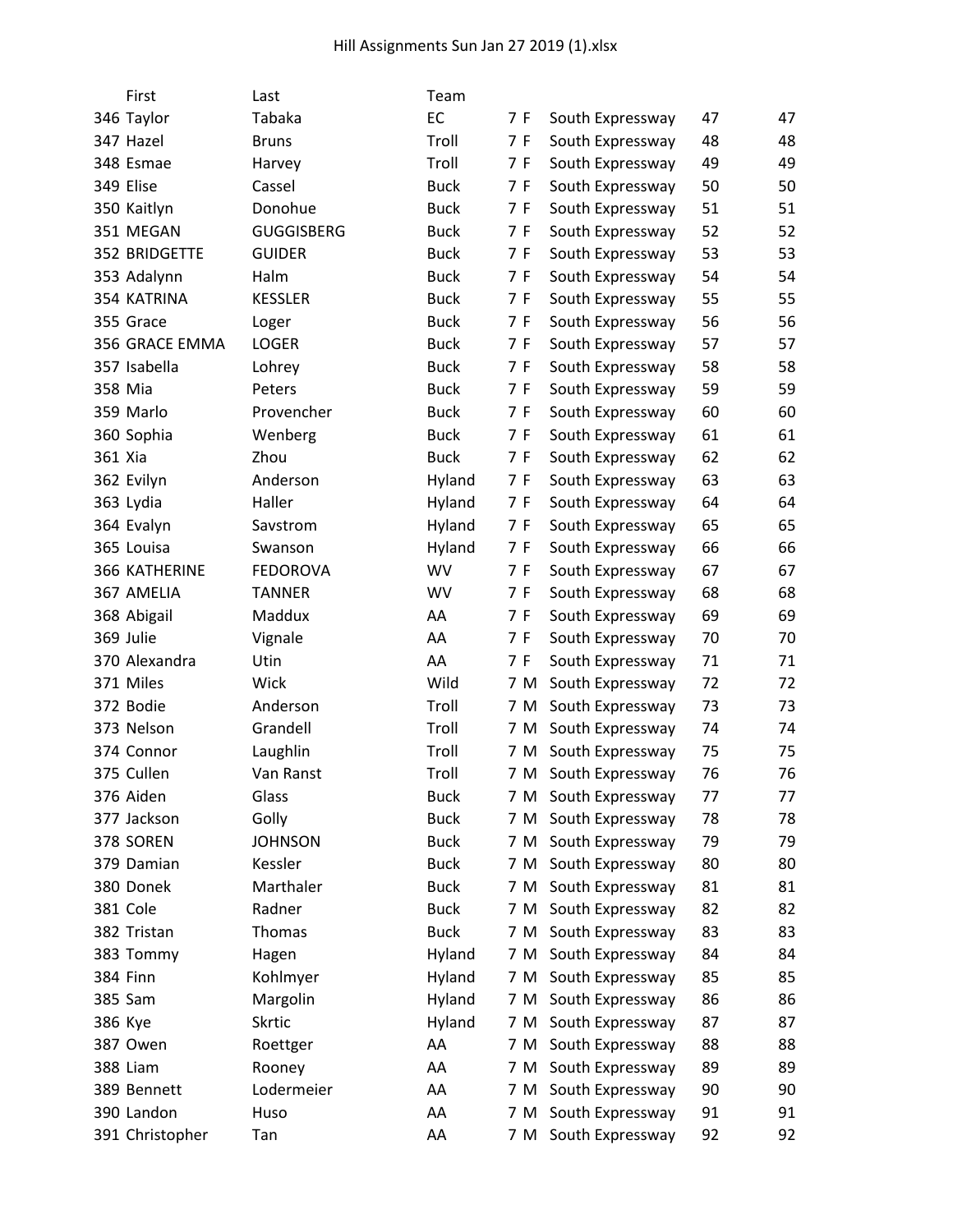|            | First             | Last            | Team        |     |                      |                |     |
|------------|-------------------|-----------------|-------------|-----|----------------------|----------------|-----|
|            | 392 Roxanne       | Muttonen        | Wild        | 8 F | North Expressway     | 1              | 93  |
| 393 Brynn  |                   | Tredinnick      | Wild        | 8 F | North Expressway     | $\overline{2}$ | 94  |
| 394 Evelyn |                   | <b>Bruns</b>    | Troll       | 8 F | North Expressway     | 3              | 95  |
| 395 Gratia |                   | Foxx            | Troll       | 8 F | North Expressway     | 4              | 96  |
| 396 Hailey |                   | Peterson        | Troll       | 8 F | North Expressway     | 5              | 97  |
| 397 Mayra  |                   | Augustine       | <b>Buck</b> | 8 F | North Expressway     | 6              | 98  |
|            | 398 Lennyn        | Fitzhenry       | <b>Buck</b> | 8 F | North Expressway     | 7              | 99  |
|            | 399 Samantha      | Gross           | <b>Buck</b> | 8 F | North Expressway     | 8              | 100 |
| 400 Lillie |                   | Kalis           | <b>Buck</b> | 8 F | North Expressway     | 9              | 101 |
|            | 401 Victoria      | Li              | <b>Buck</b> | 8 F | North Expressway     | 10             | 102 |
| 402 Claire |                   | Provencher      | <b>Buck</b> | 8 F | North Expressway     | 11             | 103 |
|            | <b>403 TOBIAS</b> | <b>PULEC</b>    | <b>Buck</b> | 8 F | North Expressway     | 12             | 104 |
|            | 404 Elizabeth     | Fong            | Hyland      | 8 F | North Expressway     | 13             | 105 |
| 405 Eliana |                   | King            | Hyland      | 8 F | North Expressway     | 14             | 106 |
| 406 Piper  |                   | Lindgren        | Hyland      | 8 F | North Expressway     | 15             | 107 |
|            | 407 Victoria      | Villamil        | Hyland      | 8 F | North Expressway     | 16             | 108 |
| 408 Josie  |                   | Whitman         | Hyland      | 8 F | North Expressway     | 17             | 109 |
|            | 409 MAEVEN        | <b>GRAHN</b>    | WV          | 8 F | North Expressway     | 18             | 110 |
|            | 410 HANNAH        | <b>HOLLERAN</b> | WV          | 8 F | North Expressway     | 19             | 111 |
| 411 MARIN  |                   | ZADRA           | WV          | 8 F | North Expressway     | 20             | 112 |
| 412 BAILEY |                   | <b>ZOTALIS</b>  | <b>WV</b>   | 8 F | North Expressway     | 21             | 113 |
| 413 Jaida  |                   | <b>Theiss</b>   | AA          | 8 F | North Expressway     | 22             | 114 |
| 414 Tori   |                   | Roettger        | AA          | 8 F | North Expressway     | 23             | 115 |
|            | 415 Mackenzy      | Koehn           | AA          | 8 F | North Expressway     | 24             | 116 |
| 416 Asha   |                   | Peckosh         | AA          | 8 F | North Expressway     | 25             | 117 |
| 417 Greta  |                   | Gies            | AA          | 8 F | North Expressway     | 26             | 118 |
| 418 Maya   |                   | Gupta           | AA          | 8 F | North Expressway     | 27             | 119 |
|            | 419 Kaydence      | Hayden          | AA          | 8 F | North Expressway     | 28             | 120 |
| 420 Ava    |                   | Kidder          | AA          | 8 F | North Expressway     | 29             | 121 |
| 421 Adam   |                   | <b>Stanek</b>   | EC          | 8 M | North Expressway     | 30             | 122 |
|            | 422 Andrew        | Leier           | Wild        |     | 8 M North Expressway | 31             | 123 |
|            | 423 Andrew        | Colianni        | Troll       | 8 M | North Expressway     | 32             | 124 |
| 424 Benny  |                   | Howe            | Troll       | 8 M | North Expressway     | 33             | 125 |
| 425 Ethan  |                   | LaFayette       | Troll       | 8 M | North Expressway     | 34             | 126 |
| 426 Cody   |                   | Ronander        | Troll       | 8 M | North Expressway     | 35             | 127 |
|            | 427 Zakariah      | Schumacher      | Troll       | 8 M | North Expressway     | 36             | 128 |
|            | 428 Shwarnim      | Thapa           | Troll       | 8 M | North Expressway     | 37             | 129 |
|            | 429 Jaymeson      | Thomas          | Troll       | 8 M | North Expressway     | 38             | 130 |
|            | 430 Grayson       | Wespiser        | Troll       | 8 M | North Expressway     | 39             | 131 |
| 431 Aiden  |                   | <b>Briggs</b>   | <b>Buck</b> | 8 M | North Expressway     | 40             | 132 |
| 432 Logan  |                   | Broghammer      | <b>Buck</b> | 8 M | North Expressway     | 41             | 133 |
| 433 Bode   |                   | <b>Bulfer</b>   | <b>Buck</b> | 8 M | North Expressway     | 42             | 134 |
|            | 434 Roenen        | King-Ellison    | <b>Buck</b> | 8 M | North Expressway     | 43             | 135 |
| 435 Pike   |                   | Marthaler       | <b>Buck</b> | 8 M | North Expressway     | 44             | 136 |
| 436 COLE   |                   | PELTZ           | <b>Buck</b> | 8 M | North Expressway     | 45             | 137 |
| 437 Cole   |                   | Peltz           | <b>Buck</b> | 8 M | North Expressway     | 46             | 138 |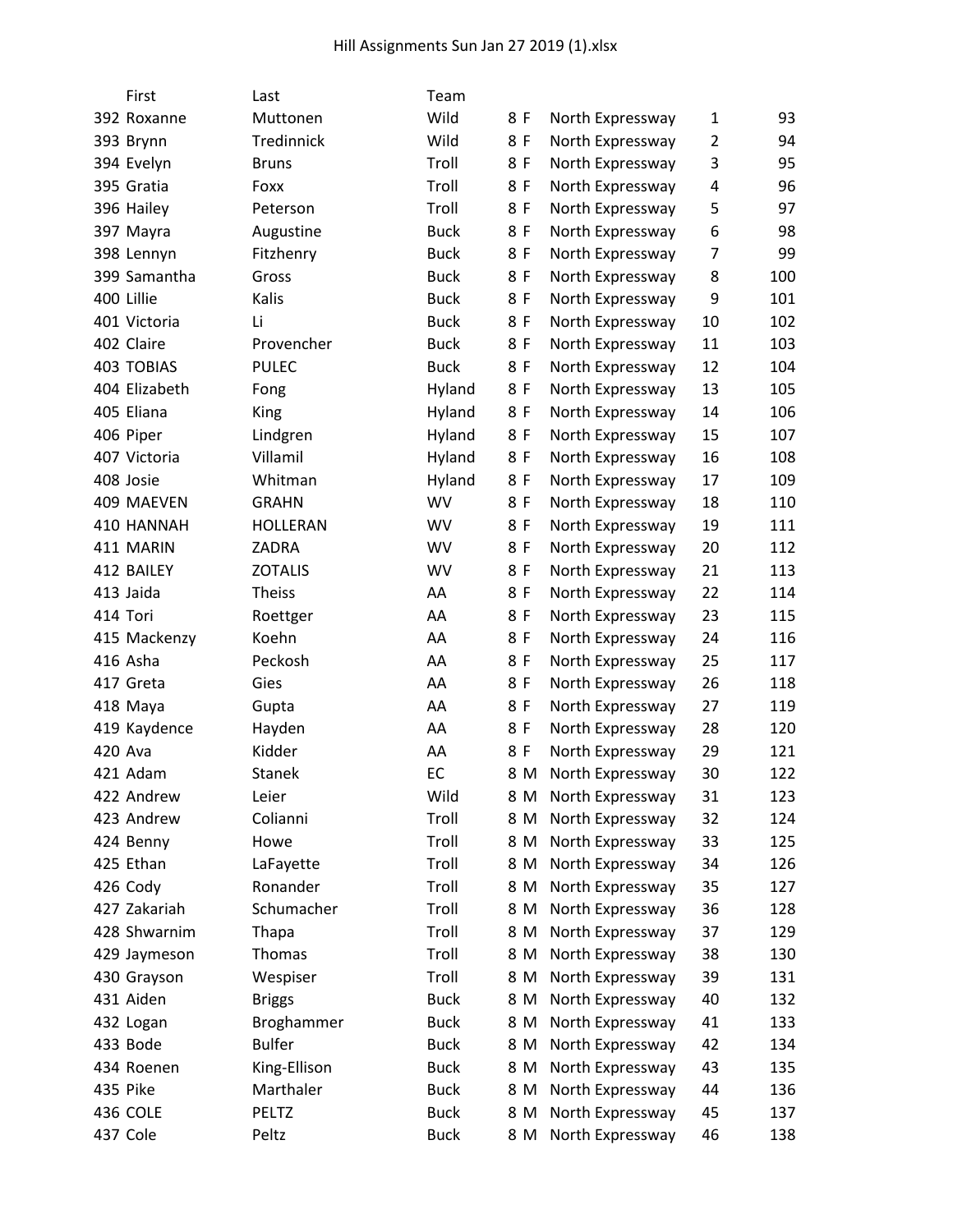| First        | Last            | Team        |     |                  |                |     |
|--------------|-----------------|-------------|-----|------------------|----------------|-----|
| 438 Tobias   | Pulec           | <b>Buck</b> | 8 M | North Expressway | 47             | 139 |
| 439 JACK     | <b>RUOHO</b>    | <b>Buck</b> | 8 M | North Expressway | 48             | 140 |
| 440 Jack     | Ruoho           | <b>Buck</b> | 8 M | North Expressway | 49             | 141 |
| 441 Laken    | <b>Barott</b>   | Hyland      | 8 M | North Expressway | 50             | 142 |
| 442 Oscar    | Bayer           | Hyland      | 8 M | North Expressway | 51             | 143 |
| 443 Erik     | <b>Brovold</b>  | Hyland      | 8 M | North Expressway | 52             | 144 |
| 444 Sam      | Corbett         | Hyland      | 8 M | North Expressway | 53             | 145 |
| 445 Jude     | Heinen          | Hyland      | 8 M | North Expressway | 54             | 146 |
| 446 Britton  | Jepsen          | Hyland      | 8 M | North Expressway | 55             | 147 |
| 447 Anders   | Kaufman         | Hyland      | 8 M | North Expressway | 56             | 148 |
| 448 Brady    | Olin            | Hyland      | 8 M | North Expressway | 57             | 149 |
| 449 Cooper   | Smith           | Hyland      | 8 M | North Expressway | 58             | 150 |
| 450 Maxwell  | Swanson         | Hyland      | 8 M | North Expressway | 59             | 151 |
| 451 Griffin  | Underhill       | Hyland      | 8 M | North Expressway | 60             | 152 |
| 452 Luke     | Woodard         | Hyland      | 8 M | North Expressway | 61             | 153 |
| 453 EMMIT    | <b>BIRR</b>     | WV          | 8 M | North Expressway | 62             | 154 |
| 454 BECKETT  | <b>DEGROTE</b>  | WV          | 8 M | North Expressway | 63             | 155 |
| 455 JACOB    | <b>HUMBERT</b>  | <b>WV</b>   | 8 M | North Expressway | 64             | 156 |
| 456 MATTHEW  | <b>LEISE</b>    | <b>WV</b>   | 8 M | North Expressway | 65             | 157 |
| 457 JOSEPH   | <b>MYERS</b>    | WV          | 8 M | North Expressway | 66             | 158 |
| 458 Caden    | Johnson         | AA          | 8 M | North Expressway | 67             | 159 |
| 459 Kellan   | Rooney          | AA          | 8 M | North Expressway | 68             | 160 |
| 460 Sam      | Messick         | AA          | 8 M | North Expressway | 69             | 161 |
| 461 Nolan    | Lee             | AA          | 8 M | North Expressway | 70             | 162 |
| 462 Jimmy    | St. Ores        | AA          | 8 M | North Expressway | 71             | 163 |
| 463 Luke     | Sieben          | AA          | 8 M | North Expressway | 72             | 164 |
| 464 Augustus | Claar           | AA          | 8 M | North Expressway | 73             | 165 |
| 465 Anna     | Larson          | EC          | 9 F | Ego              | $\mathbf{1}$   | 166 |
| 466 Mara     | Lien            | EC          | 9 F | Ego              | $\overline{2}$ | 167 |
| 467 Madeline | Marik           | EC          | 9 F | Ego              | 3              | 168 |
| 468 Morgan   | Peterson        | Wild        | 9 F | Ego              | 4              | 169 |
| 469 Lillian  | Zimick          | Wild        | 9 F | Ego              | 5              | 170 |
| 470 Elliot   | Boardman        | Troll       | 9 F | Ego              | 6              | 171 |
| 471 Anika    | Bradshaw        | Troll       | 9 F | Ego              | $\overline{7}$ | 172 |
| 472 Claire   | Donahue         | Troll       | 9 F | Ego              | 8              | 173 |
| 473 Payton   | Jensen          | Troll       | 9 F | Ego              | 9              | 174 |
| 474 Madison  | Komarek         | Troll       | 9 F | Ego              | 10             | 175 |
| 475 Stella   | Long            | Troll       | 9 F | Ego              | 11             | 176 |
| 476 Myka     | McCarty         | Troll       | 9 F | Ego              | 12             | 177 |
| 477 Lily     | Nelson          | Troll       | 9 F | Ego              | 13             | 178 |
| 478 Maggie   | Offord          | Troll       | 9 F | Ego              | 14             | 179 |
| 479 Brekka   | Snyder          | Troll       | 9 F | Ego              | 15             | 180 |
| 480 Ashlyn   | Waeghe          | Troll       | 9 F | Ego              | 16             | 181 |
| 481 Maddi    | Beaulieu        | <b>Buck</b> | 9 F | Ego              | 17             | 182 |
| 482 Lily     | <b>Bruemmer</b> | <b>Buck</b> | 9 F | Ego              | 18             | 183 |
| 483 ANNIKA   | <b>JOHNSON</b>  | <b>Buck</b> | 9 F | Ego              | 19             | 184 |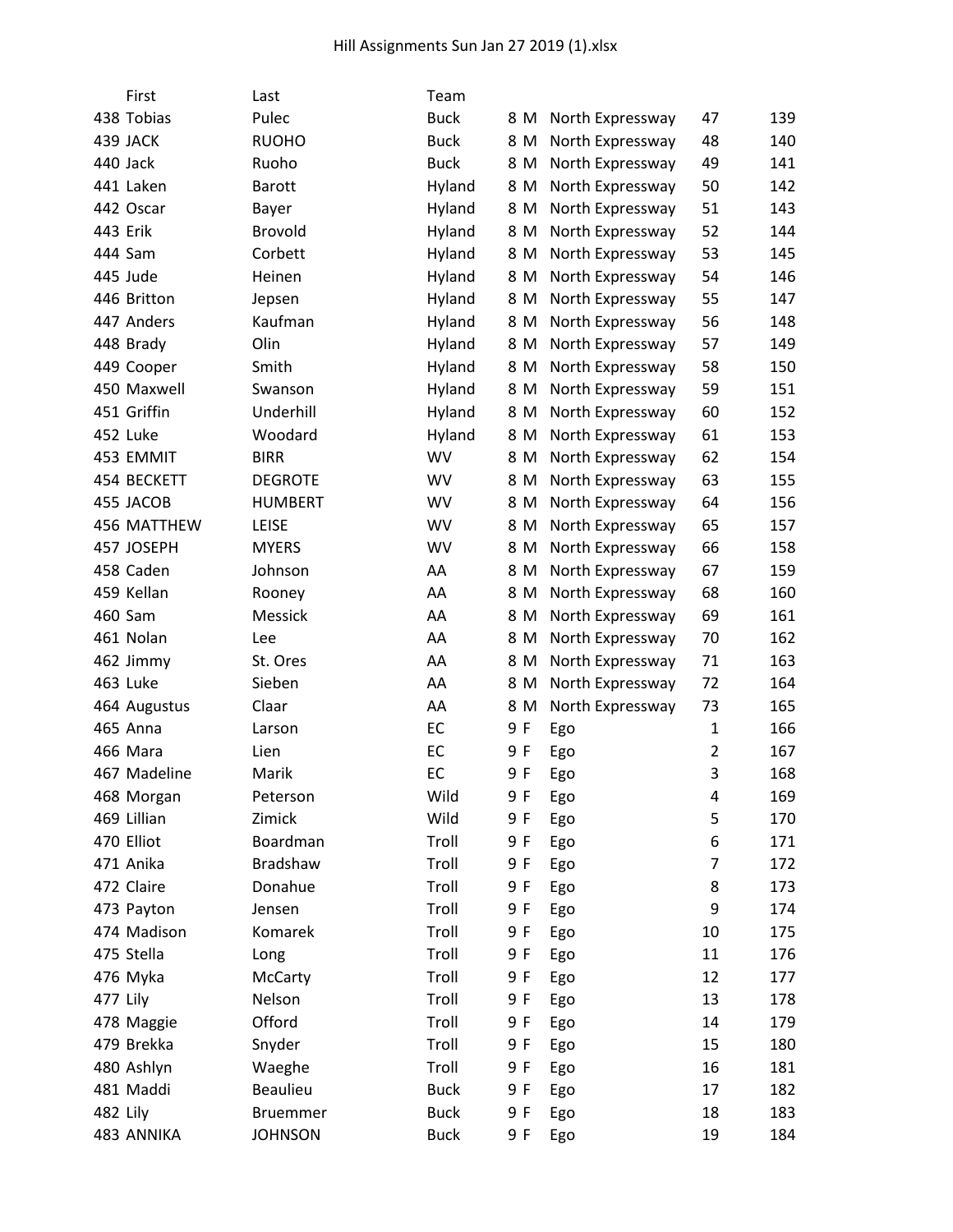|          | First                     | Last             | Team        |     |         |    |     |
|----------|---------------------------|------------------|-------------|-----|---------|----|-----|
| 484 Ella |                           | O'Connor         | <b>Buck</b> | 9 F | Ego     | 20 | 185 |
|          | 485 BRENNA                | <b>PELTZ</b>     | <b>Buck</b> | 9 F | Ego     | 21 | 186 |
|          | 486 Brenna                | Pelz             | <b>Buck</b> | 9 F | Ego     | 22 | 187 |
|          | 487 Helayna               | Kohlmyer         | Hyland      | 9 F | Ego     | 23 | 188 |
|          | 488 Isabella              | Villamil         | Hyland      | 9 F | Ego     | 24 | 189 |
|          | 489 MARIE                 | <b>FEDOROVA</b>  | WV          | 9 F | Ego     | 25 | 190 |
|          | <b>490 CHARLOTTE</b>      | <b>HEIL</b>      | <b>WV</b>   | 9 F | Ego     | 26 | 191 |
|          | 491 ANYA                  | <b>KISIEL</b>    | WV          | 9 F | Ego     | 27 | 192 |
|          | <b>492 ELLA</b>           | <b>KOMANECKI</b> | WV          | 9 F | Ego     | 28 | 193 |
|          | 493 AOIFE                 | <b>LOFTUS</b>    | WV          | 9 F | Ego     | 29 | 194 |
|          | 494 MADISON               | LORITZ           | <b>WV</b>   | 9 F | Ego     | 30 | 195 |
|          | 495 SOPHIEISABELLA MADSEN |                  | <b>WV</b>   | 9 F | Ego     | 31 | 196 |
|          | 496 ALEXIS                | <b>ZOTALIS</b>   | WV          | 9 F | Ego     | 32 | 197 |
|          | 497 Rosie                 | Kubiak           | AA          | 9 F | Ego     | 33 | 198 |
|          | 498 EmmyLou               | <b>Beedle</b>    | AA          | 9 F | Ego     | 34 | 199 |
|          | 499 Paige                 | Stabenow         | AA          | 9 F | Ego     | 35 | 200 |
|          | 500 Alivia                | Johnson          | AA          | 9 F | Ego     | 36 | 201 |
|          | 501 Lillian               | VonBargen        | AA          | 9 F | Ego     | 37 | 202 |
|          | 502 Grace                 | <b>Bjork</b>     | AA          | 9 F | Ego     | 38 | 203 |
|          | 503 Anisa                 | Wimberger        | AA          | 9 F | Ego     | 39 | 204 |
|          | 504 Ada                   | <b>Burns</b>     | AA          | 9 F | Ego     | 40 | 205 |
|          | 505 Lucas                 | Price            | EC          | 9 M | Ego     | 41 | 206 |
|          | 506 Blake                 | Wieweck          | EC          | 9 M | Ego     | 42 | 207 |
|          | 507 Brayden               | <b>Borer</b>     | Wild        | 9 M | Ego     | 43 | 208 |
|          | 508 Ethan                 | Saari            | Wild        | 9 M | Ego     | 44 | 209 |
|          | 509 Shea                  | Deneen           | Troll       | 9 M | Ego     | 45 | 210 |
|          | 510 Henry                 | Graetzer         | Troll       | 9 M | Ego     | 46 | 211 |
|          | 511 Logan                 | Komarek          | Troll       | 9 M | Ego     | 47 | 212 |
|          | 512 Anders                | Peterson         | Troll       | 9 M | Ego     | 48 | 213 |
|          | 513 Evan                  | Reineck          | Troll       | 9 M | Ego     | 49 | 214 |
|          | 514 Max                   | Klabunde         | Troll       |     | 9 M Ego | 50 | 215 |
|          | 515 George                | <b>Bulfer</b>    | <b>Buck</b> | 9 M | Ego     | 51 | 216 |
|          | 516 Clayton               | Keller           | <b>Buck</b> | 9 M | Ego     | 52 | 217 |
|          | 517 Sullivan              | Hunt             | <b>Buck</b> | 9 M | Ego     | 53 | 218 |
|          | 518 Andrew                | Indovina         | <b>Buck</b> | 9 M | Ego     | 54 | 219 |
|          | 519 Quinn                 | Kessler          | <b>Buck</b> | 9 M | Ego     | 55 | 220 |
|          | 520 Lucas                 | Loger            | <b>Buck</b> | 9 M | Ego     | 56 | 221 |
|          | 521 Wilson                | Rice             | <b>Buck</b> | 9 M | Ego     | 57 | 222 |
|          | 522 Boden                 | Heller           | Hyland      | 9 M | Ego     | 58 | 223 |
|          | 523 Jasper                | McCoy            | Hyland      | 9 M | Ego     | 59 | 224 |
| 524 Aki  |                           | Santiago         | Hyland      | 9 M | Ego     | 60 | 225 |
|          | 525 Adam                  | Scanlon          | Hyland      | 9 M | Ego     | 61 | 226 |
|          | 526 Breck                 | Swanson          | Hyland      | 9 M | Ego     | 62 | 227 |
|          | 527 Henry                 | Swiggum          | Hyland      | 9 M | Ego     | 63 | 228 |
|          | 528 Graeme                | Woodard          | Hyland      | 9 M | Ego     | 64 | 229 |
|          | 529 ADAM                  | <b>GRAHAM</b>    | WV          |     | 9 M Ego | 65 | 230 |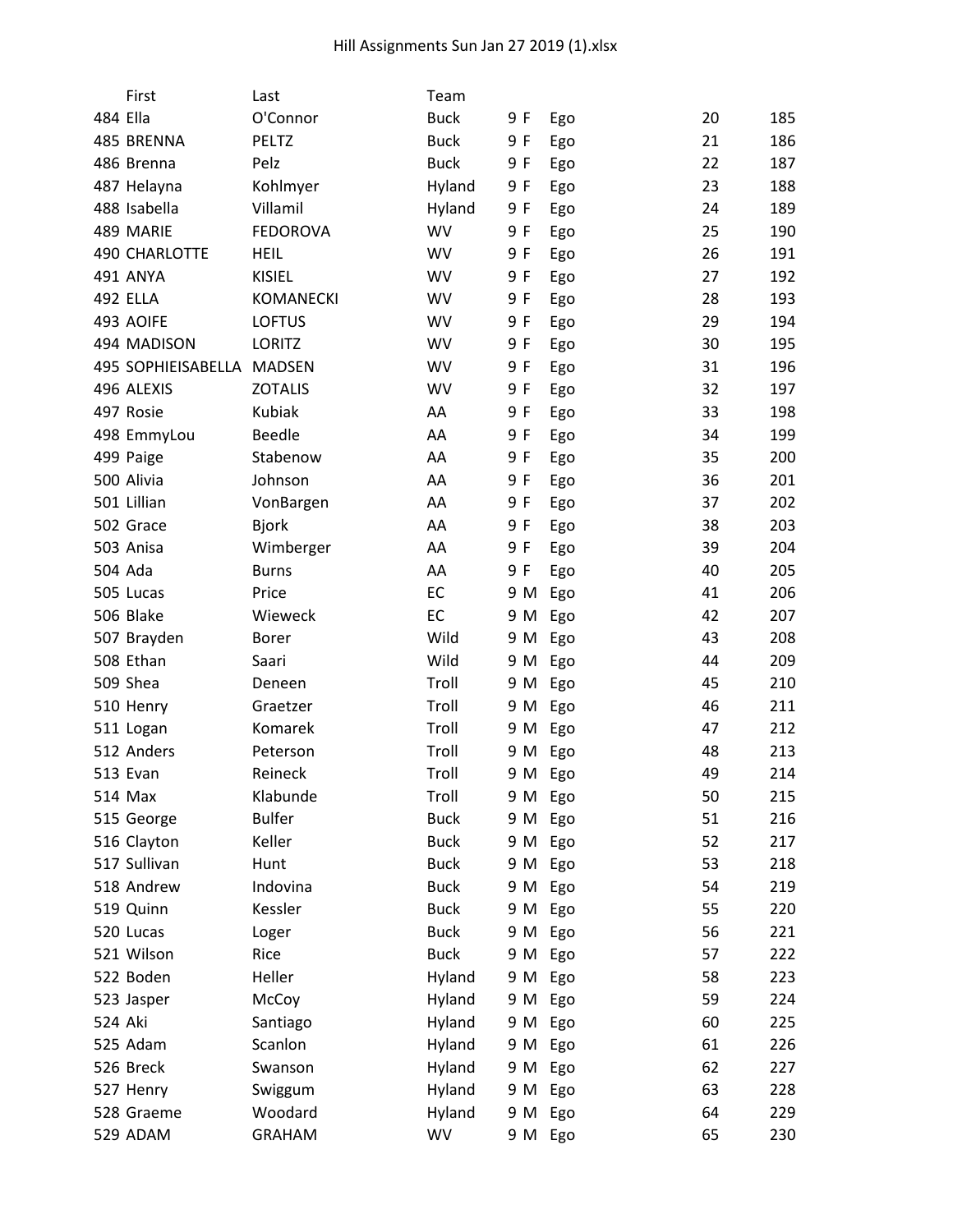|                 | First          | Last            | Team        |         |            |                |     |
|-----------------|----------------|-----------------|-------------|---------|------------|----------------|-----|
|                 | 530 JAMES      | <b>MCNAMARA</b> | <b>WV</b>   | 9 M Ego |            | 66             | 231 |
| <b>531 ERIC</b> |                | <b>MOSS</b>     | <b>WV</b>   | 9 M     | Ego        | 67             | 232 |
|                 | 532 NATHAN     | <b>SCHIELD</b>  | <b>WV</b>   | 9 M     | Ego        | 68             | 233 |
|                 | 533 GABRIEL    | <b>THOMAS</b>   | WV          | 9 M     | Ego        | 69             | 234 |
|                 | 534 Palmer     | Olson           | AA          | 9 M     | Ego        | 70             | 235 |
| 535 Boone       |                | Pelland         | AA          | 9 M     | Ego        | 71             | 236 |
| 536 Toren       |                | <b>Theiss</b>   | AA          | 9 M     | Ego        | 72             | 237 |
| 537 Tyler       |                | LeFleur         | AA          | 9 M     | Ego        | 73             | 238 |
| 538 Grant       |                | Skagen          | AA          | 9 M     | Ego        | 74             | 239 |
| 539 Miles       |                | <b>Berning</b>  | AA          | 9 M     | Ego        | 75             | 240 |
| 540 Lucas       |                | Kraft           | AA          | 9 M     | Ego        | 76             | 241 |
| 541 Kate        |                | Friedner        | Wild        | 10 F    | North Comp | 1              |     |
| 542 Ellie       |                | Hagen           | Troll       | 10 F    | North Comp | $\overline{2}$ |     |
|                 | 543 GRETA      | <b>GUIDER</b>   | <b>Buck</b> | 10 F    | North Comp | 3              |     |
| 544 Chloe       |                | Patterson       | Hyland      | 10 F    | North Comp | 4              |     |
|                 | 545 ISOBEL     | <b>HALLAND</b>  | WV          | 10 F    | North Comp | 5              |     |
| 546 Ivella      |                | <b>Barba</b>    | AA          | 10 F    | North Comp | 6              |     |
| 547 Maria       |                | Longsdorf       | Wild        | 10 F    | North Comp | 7              |     |
| 548 Ellie       |                | Hagen           | Troll       | 10 F    | North Comp | 8              |     |
|                 | 549 Gracen     | Halm            | <b>Buck</b> | 10 F    | North Comp | 9              |     |
| 550 Petra       |                | Samson-Garry    | Hyland      | 10 F    | North Comp | 10             |     |
|                 | 551 CATHERINE  | <b>HEINIGER</b> | <b>WV</b>   | 10 F    | North Comp | 11             |     |
| 552 Riley       |                | LePage          | AA          | 10 F    | North Comp | 12             |     |
|                 | 553 Bridget    | Muttonen        | Wild        | 10 F    | North Comp | 13             |     |
| 554 Alexis      |                | Halverson       | Troll       | 10 F    | North Comp | 14             |     |
|                 | 555 Samantha   | Herbst          | <b>Buck</b> | 10 F    | North Comp | 15             |     |
|                 | 556 Petronella | Stolz           | Hyland      | 10 F    | North Comp | 16             |     |
| 557 ALI         |                | <b>STORLIE</b>  | WV          | 10 F    | North Comp | 17             |     |
| 558 Alisha      |                | Gupta           | AA          | 10 F    | North Comp | 18             |     |
| 559 Rose        |                | Olson           | Wild        | 10 F    | North Comp | 19             |     |
| 560 Roz         |                | Howe            | Troll       | 10 F    | North Comp | 20             |     |
|                 | 561 Sophie     | Kalis           | <b>Buck</b> | 10 F    | North Comp | 21             |     |
|                 | 562 SYDNEY     | <b>SWEDIN</b>   | WV          | 10 F    | North Comp | 22             |     |
|                 | 563 Caroline   | Van Ranst       | Troll       | 10 F    | North Comp | 23             |     |
| 564 Marin       |                | Kay             | <b>Buck</b> | 10 F    | North Comp | 24             |     |
|                 | 565 Bridget    | <b>Myers</b>    | <b>Buck</b> | 10 F    | North Comp | 25             |     |
| <b>566 Lucy</b> |                | Qian            | <b>Buck</b> | 10 F    | North Comp | 26             |     |
| 567 Cullen      |                | Parent          | Wild        | 10 M    | North Comp | 27             |     |
| 568 Evan        |                | Hart            | Troll       | 10 M    | North Comp | 28             |     |
| 569 Evan        |                | Beyersdorf      | <b>Buck</b> | 10 M    | North Comp | 29             |     |
| 570 Jack        |                | Anderson        | Hyland      | 10 M    | North Comp | 30             |     |
|                 | 571 DYLAN      | <b>FRANCIS</b>  | WV          | 10 M    | North Comp | 31             |     |
| 572 Liam        |                | Mack            | AA          | 10 M    | North Comp | 32             |     |
|                 | 573 Garrett    | Peterson        | Wild        | 10 M    | North Comp | 33             |     |
| 574 Henry       |                | Honmyhr         | Troll       | 10 M    | North Comp | 34             |     |
| 575 Ryhs        |                | Hartneck        | <b>Buck</b> | 10 M    | North Comp | 35             |     |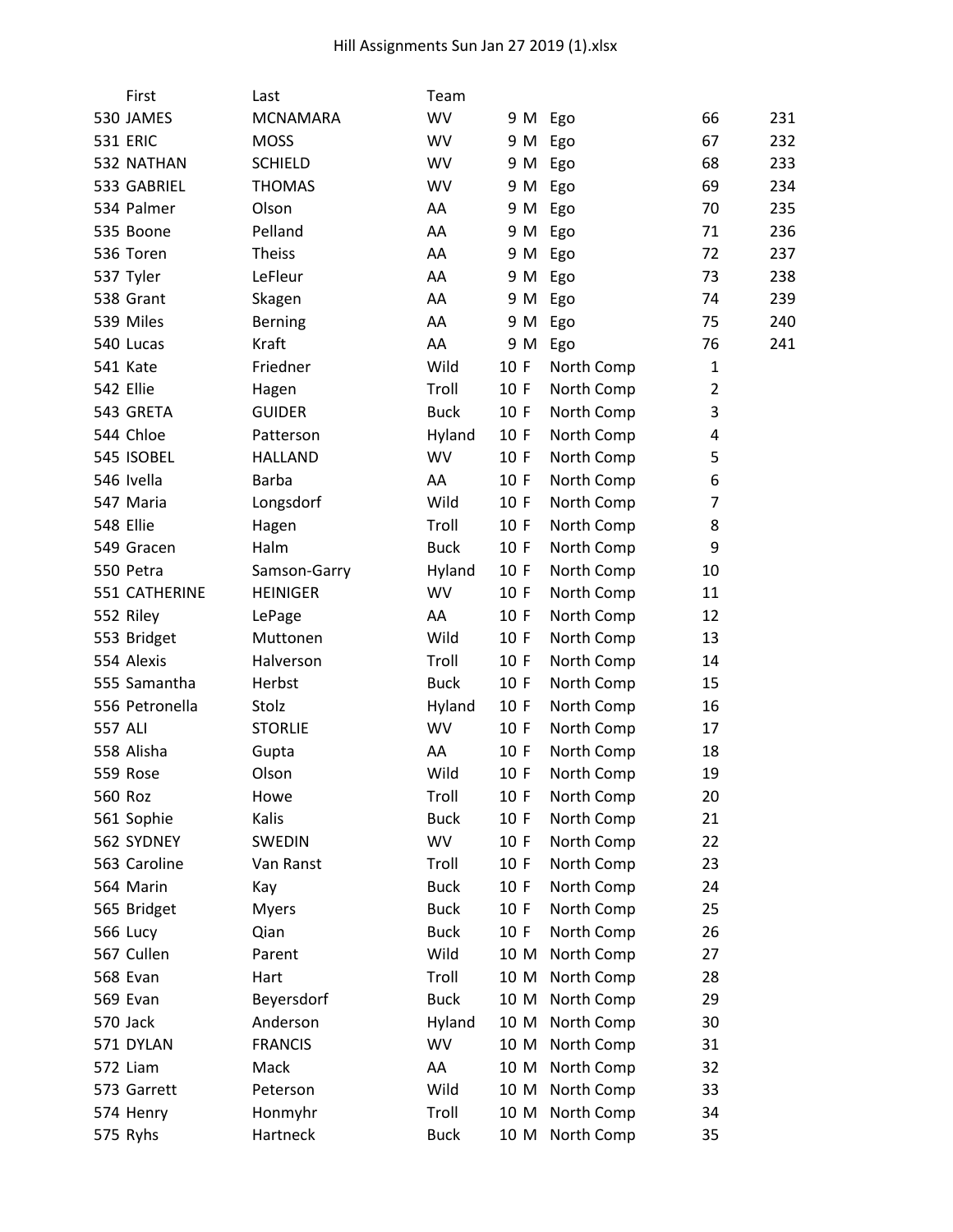|                 | First           | Last               | Team        |      |            |                |
|-----------------|-----------------|--------------------|-------------|------|------------|----------------|
|                 | 576 Noah        | <b>Braton</b>      | Hyland      | 10 M | North Comp | 36             |
|                 | 577 LUKAS       | <b>GRAHN</b>       | WV          | 10 M | North Comp | 37             |
|                 | 578 Matthew     | Tan                | AA          | 10 M | North Comp | 38             |
|                 | 579 Cooper      | Feirn              | Wild        | 10 M | North Comp | 39             |
|                 | 580 William     | Kalina             | Troll       | 10 M | North Comp | 40             |
|                 | 581 VAUGHN      | <b>HOFFMAN</b>     | <b>Buck</b> | 10 M | North Comp | 41             |
|                 | 582 Michalis    | Checheris          | Hyland      | 10 M | North Comp | 42             |
|                 | 583 ANDREW      | <b>HUMBERT</b>     | WV          | 10 M | North Comp | 43             |
|                 | 584 Cooper      | St. Ores           | AA          | 10 M | North Comp | 44             |
|                 | 585 Elliott     | Samuelson-Hamilton | Wild        | 10 M | North Comp | 45             |
|                 | 586 Kento       | Kedrowski          | Troll       | 10 M | North Comp | 46             |
|                 | 587 LUCAS       | <b>LOGER</b>       | <b>Buck</b> | 10 M | North Comp | 47             |
|                 | 588 Haaken      | Dohse              | Hyland      | 10 M | North Comp | 48             |
|                 | <b>589 OWEN</b> | WILLEMSEN          | WV          | 10 M | North Comp | 49             |
|                 | 590 Landon      | Wilkins            | AA          | 10 M | North Comp | 50             |
|                 | 591 Aiden       | Minetor            | Troll       | 10 M | North Comp | 51             |
|                 | 592 RYLAN       | <b>PEXA</b>        | <b>Buck</b> | 10 M | North Comp | 52             |
|                 | 593 Jens        | Hasler             | Hyland      | 10 M | North Comp | 53             |
|                 | 594 Kingston    | Windschitl         | AA          | 10 M | North Comp | 54             |
|                 | 595 Luke        | Peterson           | Troll       | 10 M | North Comp | 55             |
|                 | 596 Jonah       | Provencher         | <b>Buck</b> | 10 M | North Comp | 56             |
| <b>597 Eric</b> |                 | Hemer              | Hyland      | 10 M | North Comp | 57             |
|                 | 598 Nicholas    | Wisniewski         | AA          | 10 M | North Comp | 58             |
|                 | 599 Zachary     | VanWechel          | Troll       | 10 M | North Comp | 59             |
|                 | 600 Owen        | Schultz            | <b>Buck</b> | 10 M | North Comp | 60             |
|                 | 601 Matthew     | <b>Hess</b>        | Hyland      | 10 M | North Comp | 61             |
|                 | 602 John        | Straka             | AA          | 10 M | North Comp | 62             |
|                 | 603 Cormac      | Hofmann-Geye       | Hyland      | 10 M | North Comp | 63             |
|                 | 604 Niko        | Smillie            | AA          | 10 M | North Comp | 64             |
|                 | 605 Sammy       | Hokanson           | Hyland      | 10 M | North Comp | 65             |
|                 | 606 Peyton      | Fahrenbruch        | AA          | 10 M | North Comp | 66             |
|                 | 607 Landon      | Koster             | Hyland      | 10 M | North Comp | 67             |
|                 | 608 Jacob       | Wicke              | AA          | 10 M | North Comp | 68             |
|                 | 609 Michael     | Lizak              | Hyland      | 10 M | North Comp | 69             |
|                 | 610 Sam         | Moore              | Hyland      | 10 M | North Comp | 70             |
|                 | 611 Jett        | Whitman            | Hyland      | 10 M | North Comp | 71             |
|                 | 612 Hannah      | Driver             | EC          | 11 F | South Comp | 1              |
|                 | 613 Ruby        | Fasbender          | Wild        | 11 F | South Comp | $\overline{2}$ |
|                 | 614 Anna        | Crandall           | Troll       | 11 F | South Comp | 3              |
|                 | 615 Eliana      | Damask             | <b>Buck</b> | 11 F | South Comp | 4              |
|                 | 616 Hailey      | Allen              | Hyland      | 11 F | South Comp | 5              |
|                 | 617 CORRIE      | <b>DEMAS</b>       | <b>WV</b>   | 11 F | South Comp | 6              |
|                 | 618 Andie       | Ortloff            | AA          | 11 F | South Comp | $\overline{7}$ |
|                 | 619 Liliana     | Mannel             | EC          | 11 F | South Comp | 8              |
|                 | 620 Tegan       | Hoff               | Wild        | 11 F | South Comp | 9              |
|                 | 621 Taylor      | Hon                | Troll       | 11 F | South Comp | 10             |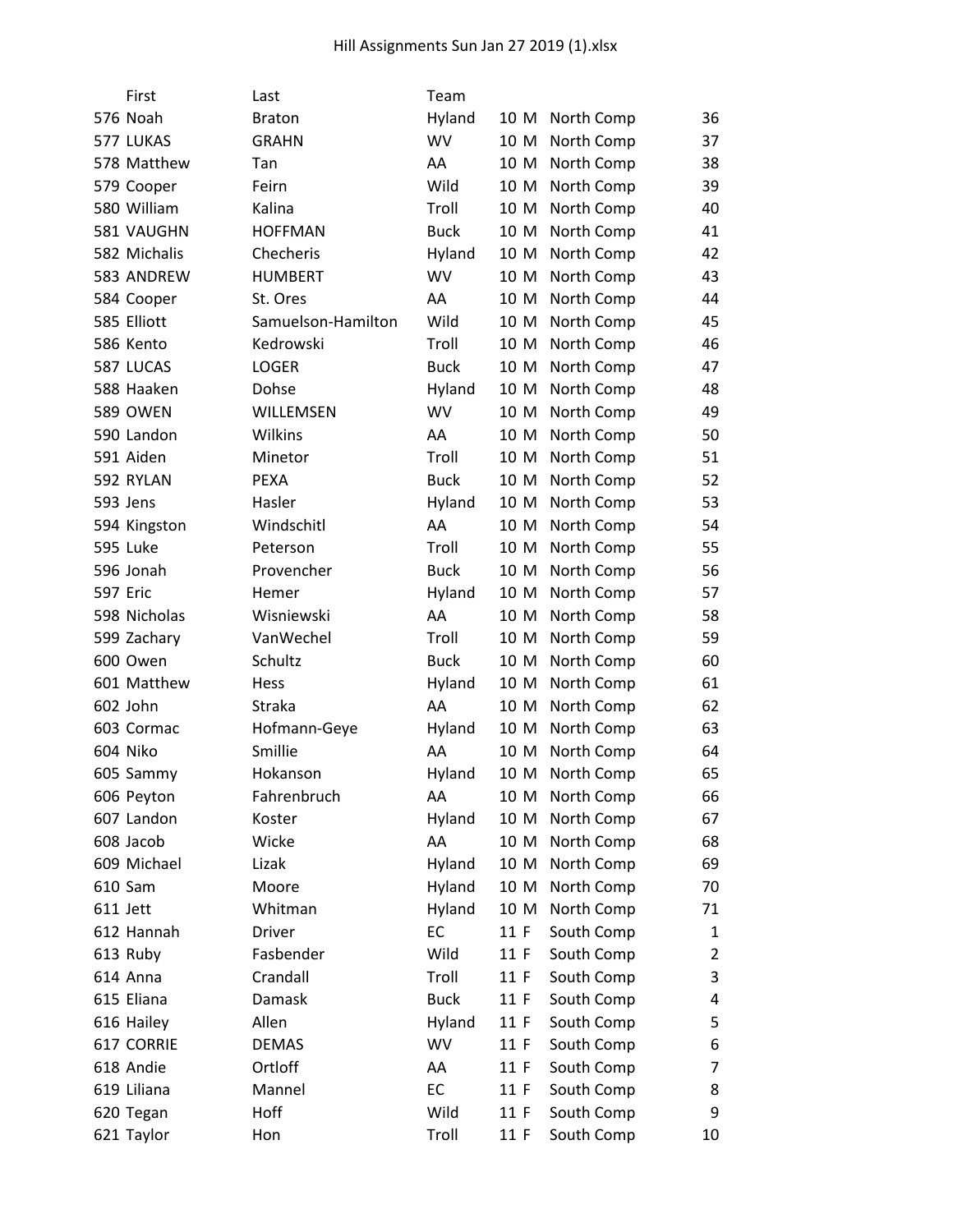| First         | Last                  | Team        |      |            |    |
|---------------|-----------------------|-------------|------|------------|----|
| 622 SAWYER    | <b>GUIDER</b>         | <b>Buck</b> | 11 F | South Comp | 11 |
| 623 Jeana     | <b>Blank</b>          | Hyland      | 11 F | South Comp | 12 |
| 624 RYIEN     | <b>FRANKLIN STURM</b> | <b>WV</b>   | 11 F | South Comp | 13 |
| 625 Callie    | Sampson               | AA          | 11 F | South Comp | 14 |
| 626 Lillian   | Landberg              | Wild        | 11 F | South Comp | 15 |
| 627 Sydney    | Kalina                | Troll       | 11 F | South Comp | 16 |
| 628 Madison   | Holmgren              | <b>Buck</b> | 11 F | South Comp | 17 |
| 629 Eleanor   | <b>Boger</b>          | Hyland      | 11 F | South Comp | 18 |
| 630 GRETA     | <b>JOHNSON</b>        | WV          | 11 F | South Comp | 19 |
| 631 Ellie     | <b>Bower</b>          | AA          | 11 F | South Comp | 20 |
| 632 Grace     | Leier                 | Wild        | 11 F | South Comp | 21 |
| 633 Josephine | Richards              | Troll       | 11 F | South Comp | 22 |
| 634 Emily     | Hull                  | <b>Buck</b> | 11 F | South Comp | 23 |
| 635 Brooke    | Bohnsack              | Hyland      | 11 F | South Comp | 24 |
| 636 CLAIRE    | <b>LOFTUS</b>         | <b>WV</b>   | 11 F | South Comp | 25 |
| 637 Lily      | Gies                  | AA          | 11 F | South Comp | 26 |
| 638 Emily     | Stokkeland            | Wild        | 11 F | South Comp | 27 |
| 639 Katy      | Karuel                | <b>Buck</b> | 11 F | South Comp | 28 |
| 640 Evelyn    | Christopher           | Hyland      | 11 F | South Comp | 29 |
| 641 ALEXA     | <b>LORITZ</b>         | <b>WV</b>   | 11 F | South Comp | 30 |
| 642 Shae      | Crockarell            | AA          | 11 F | South Comp | 31 |
| 643 Olivia    | Nelson                | Wild        | 11 F | South Comp | 32 |
| 644 KATY      | <b>KRAUEL</b>         | <b>Buck</b> | 11 F | South Comp | 33 |
| 645 Maddie    | Graff                 | Hyland      | 11 F | South Comp | 34 |
| 646 CAMRYN    | <b>ZOTALIS</b>        | <b>WV</b>   | 11 F | South Comp | 35 |
| 647 Sophia    | Cooper                | AA          | 11 F | South Comp | 36 |
| 648 Ava       | Valerius              | Wild        | 11 F | South Comp | 37 |
| 649 Jane      | Li                    | <b>Buck</b> | 11 F | South Comp | 38 |
| 650 Julia     | Horgan                | Hyland      | 11 F | South Comp | 39 |
| 651 Catherine | McElroy               | <b>Buck</b> | 11 F | South Comp | 40 |
| 652 Carsyn    | Johnson               | Hyland      | 11 F | South Comp | 41 |
| 653 EMMA      | <b>PETERS</b>         | <b>Buck</b> | 11 F | South Comp | 42 |
| 654 Bret      | Margolis              | Hyland      | 11 F | South Comp | 43 |
| 655 Nelson    | Rice                  | <b>Buck</b> | 11 F | South Comp | 44 |
| 656 Roxie     | McCoy                 | Hyland      | 11 F | South Comp | 45 |
| 657 Eddie     | Shen                  | <b>Buck</b> | 11 F | South Comp | 46 |
| 658 Ruby      | Paulson               | Hyland      | 11 F | South Comp | 47 |
| 659 Samantha  | Peterson              | Hyland      | 11 F | South Comp | 48 |
| 660 Siri      | Pontaut               | Hyland      | 11 F | South Comp | 49 |
| 661 Kendra    | Roesler               | Hyland      | 11 F | South Comp | 50 |
| 662 Sabrina   | Scott                 | Hyland      | 11 F | South Comp | 51 |
| 663 Lily      | Stahl                 | Hyland      | 11 F | South Comp | 52 |
| 664 Abigail   | Swanson               | Hyland      | 11 F | South Comp | 53 |
| 665 Taylor    | <b>Theis</b>          | Hyland      | 11 F | South Comp | 54 |
| 666 Audreah   | Vlasak                | Hyland      | 11 F | South Comp | 55 |
| 667 Emerson   | Wandrei               | Hyland      | 11 F | South Comp | 56 |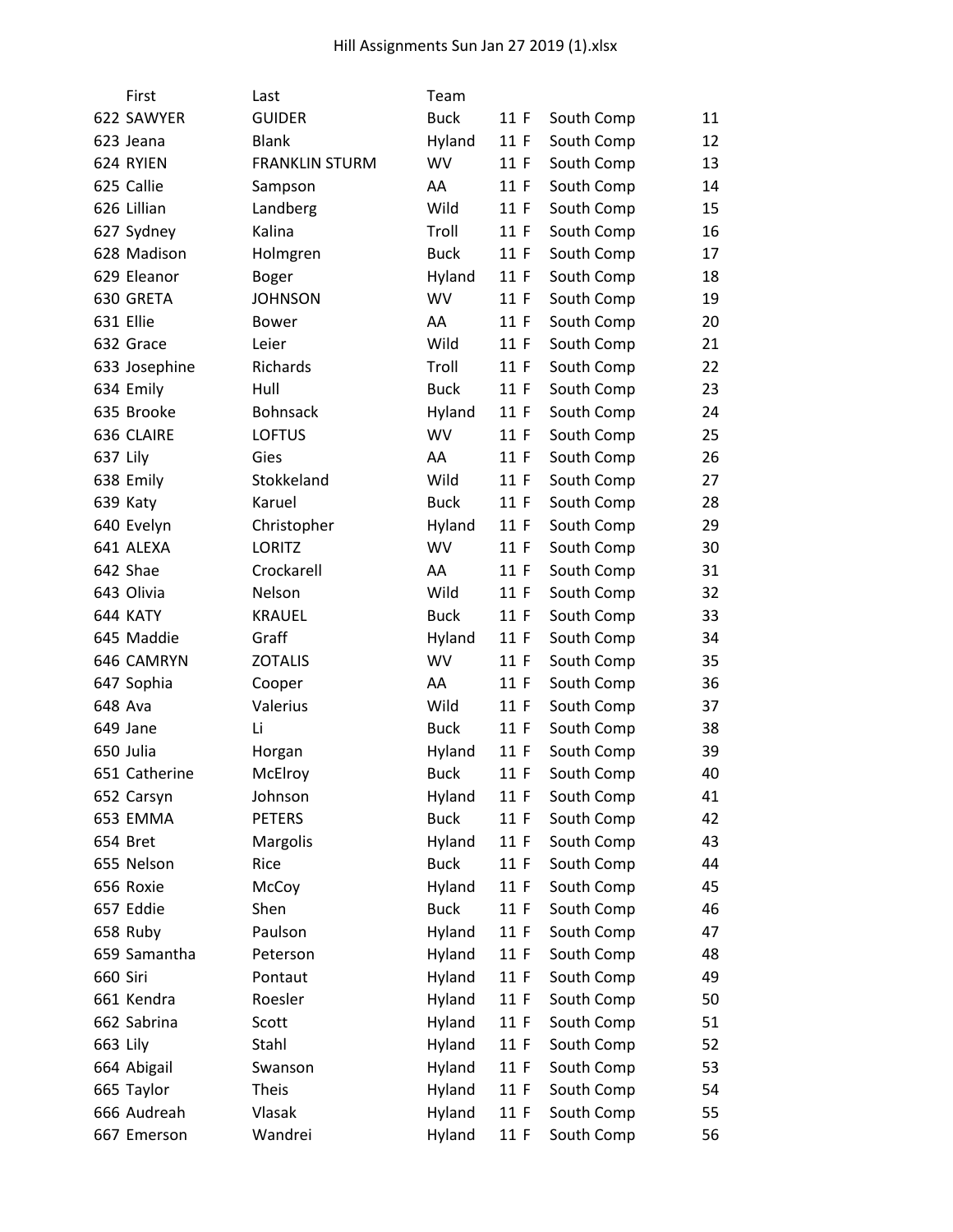| First             | Last           | Team        |      |                 |                |
|-------------------|----------------|-------------|------|-----------------|----------------|
| 668 Eleanor       | Watts          | Hyland      | 11 F | South Comp      | 57             |
| 669 Jack          | Larson         | EC          | 11 M | South Comp      | 58             |
| 670 Keagen        | <b>Borer</b>   | Wild        | 11 M | South Comp      | 59             |
| 671 Ashton        | Mattson        | Troll       | 11 M | South Comp      | 60             |
| 672 Demir         | Augustine      | <b>Buck</b> |      | 11 M South Comp | 61             |
| 673 Nolan         | Anderson       | Hyland      |      | 11 M South Comp | 62             |
| <b>674 TURNER</b> | <b>HARRIS</b>  | <b>WV</b>   | 11 M | South Comp      | 63             |
| 675 Ethan         | Niemann        | AA          | 11 M | South Comp      | 64             |
| 676 William       | Uecker         | EC          | 11 M | South Comp      | 65             |
| 677 Cooper        | Hallberg       | Wild        |      | 11 M South Comp | 66             |
| 678 Austin        | Mattson        | Troll       | 11 M | South Comp      | 67             |
| 679 Dain          | <b>Budd</b>    | <b>Buck</b> |      | 11 M South Comp | 68             |
| 680 David         | Fong III       | Hyland      |      | 11 M South Comp | 69             |
| 681 HARALD        | <b>MADSEN</b>  | <b>WV</b>   | 11 M | South Comp      | 70             |
| 682 Austin        | Delahay        | AA          | 11 M | South Comp      | 71             |
| 683 Garrett       | Hawkinson      | Wild        | 11 M | South Comp      | 72             |
| 684 Nicholas      | Vanhavermaet   | Troll       |      | 11 M South Comp | 73             |
| 685 Graham        | Everett        | <b>Buck</b> | 11 M | South Comp      | 74             |
| 686 Samuel        | Maguire        | Hyland      | 11 M | South Comp      | 75             |
| 687 Charlie       | Nathe          | AA          | 11 M | South Comp      | 76             |
| 688 Jacob         | Rank           | Wild        | 11 M | South Comp      | 77             |
| 689 Zane          | VanGuilder     | Troll       |      | 11 M South Comp | 78             |
| 690 William       | Giles          | <b>Buck</b> | 11 M | South Comp      | 79             |
| 691 William       | Mastel         | Hyland      | 11 M | South Comp      | 80             |
| 692 Parker        | Maddux         | AA          | 11 M | South Comp      | 81             |
| 693 Aiden         | Waeghe         | Troll       | 11 M | South Comp      | 82             |
| 694 Thomas        | Lieck          | <b>Buck</b> |      | 11 M South Comp | 83             |
| 695 Owen          | Swiggum        | Hyland      | 11 M | South Comp      | 84             |
| 696 Tanner        | Kahn           | AA          | 11 M | South Comp      | 85             |
| 697 Ben           | Wespiser       | Troll       | 11 M | South Comp      | 86             |
| 698 Bennett       | Simmering      | <b>Buck</b> |      | 11 M South Comp | 87             |
| 699 Brad          | Stout          | <b>Buck</b> | 11 M | South Comp      | 88             |
| 700 Aidan         | Zhang          | <b>Buck</b> | 11 M | South Comp      | 89             |
| <b>701 Alex</b>   | Zhang          | <b>Buck</b> | 11 M | South Comp      | 90             |
| 702 Sophie        | Brenteson      | Wild        | 12 F | South Wild      | 1              |
| 703 Mandy         | Bailargeon     | Troll       | 12 F | South Wild      | $\overline{2}$ |
| 704 Isabella      | <b>Barrios</b> | <b>Buck</b> | 12 F | South Wild      | 3              |
| 705 Ava           | <b>Badgley</b> | Hyland      | 12 F | South Wild      | 4              |
| <b>706 ELLIE</b>  | LEISE          | WV          | 12 F | South Wild      | 5              |
| 707 Anna          | Wisniewski     | AA          | 12 F | South Wild      | 6              |
| 708 Kyra          | Marshall       | Wild        | 12 F | South Wild      | 7              |
| 709 Riley         | Donahue        | Troll       | 12 F | South Wild      | 8              |
| 710 Lydia         | Benson         | <b>Buck</b> | 12 F | South Wild      | 9              |
| 711 Elizabeth     | <b>Barott</b>  | Hyland      | 12 F | South Wild      | 10             |
| 712 ADDIE         | <b>SNYDER</b>  | WV          | 12 F | South Wild      | 11             |
| 713 Taylor        | Rooney         | AA          | 12 F | South Wild      | 12             |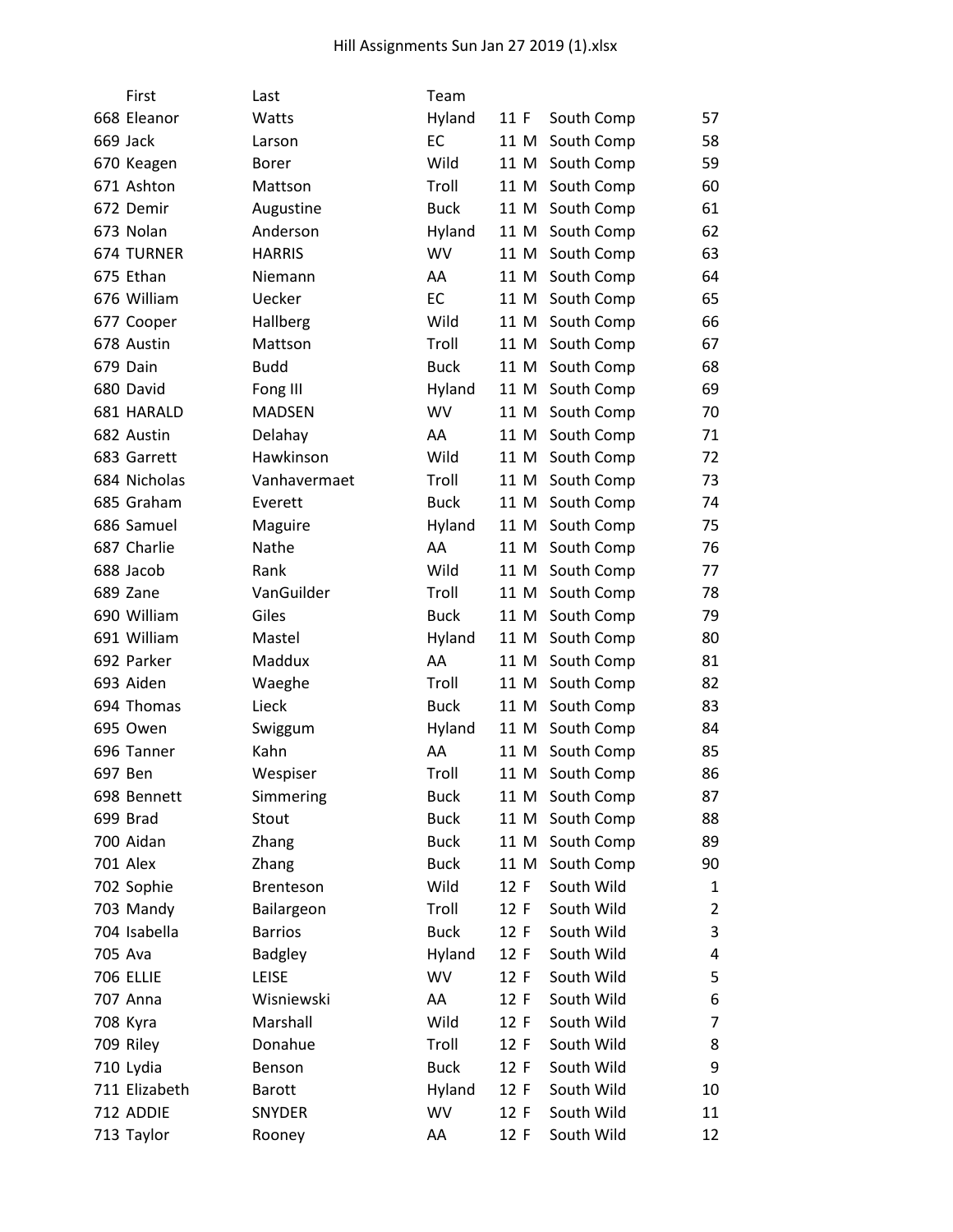|                | First          | Last          | Team        |      |                 |    |
|----------------|----------------|---------------|-------------|------|-----------------|----|
|                | 714 Abby       | Murphy        | Troll       | 12 F | South Wild      | 13 |
|                | 715 Brianna    | Herbst        | <b>Buck</b> | 12 F | South Wild      | 14 |
| 716 Siri       |                | Holt          | Hyland      | 12 F | South Wild      | 15 |
|                | 717 CLARE      | ZADRA         | <b>WV</b>   | 12 F | South Wild      | 16 |
|                | 718 Alison     | Wells         | AA          | 12 F | South Wild      | 17 |
|                | 719 Claire     | Van Ranst     | Troll       | 12 F | South Wild      | 18 |
|                | 720 Anne Marie | Khoueir       | <b>Buck</b> | 12 F | South Wild      | 19 |
|                | 721 Jada       | Kavaney       | Hyland      | 12 F | South Wild      | 20 |
|                | 722 Abigail    | <b>Brown</b>  | AA          | 12 F | South Wild      | 21 |
|                | 723 Isabelle   | Whittington   | <b>Buck</b> | 12 F | South Wild      | 22 |
|                | 724 Ava        | Lindseth      | Hyland      | 12 F | South Wild      | 23 |
|                | 725 Emma       | Martin        | Hyland      | 12 F | South Wild      | 24 |
|                | 726 Soledad    | Osberg        | Hyland      | 12 F | South Wild      | 25 |
|                | 727 Naria      | Svoboda       | Hyland      | 12 F | South Wild      | 26 |
|                | 728 Elliot     | Lien          | EC          | 12 M | South Wild      | 27 |
|                | 729 Maxwell    | Milbrandt     | Wild        | 12 M | South Wild      | 28 |
|                | 730 Porter     | Cleary        | Troll       |      | 12 M South Wild | 29 |
|                | 731 Spencer    | Carlson       | <b>Buck</b> | 12 M | South Wild      | 30 |
|                | 732 Jonathan   | Chen          | Hyland      | 12 M | South Wild      | 31 |
|                | 733 KINGSLEY   | <b>ALSOP</b>  | <b>WV</b>   |      | 12 M South Wild | 32 |
|                | 734 Caleb      | Berry         | AA          | 12 M | South Wild      | 33 |
|                | 735 Matthew    | Muttonen      | Wild        |      | 12 M South Wild | 34 |
|                | 736 Cole       | Eitel         | Troll       | 12 M | South Wild      | 35 |
|                | 737 Robert     | Forsberg      | <b>Buck</b> |      | 12 M South Wild | 36 |
|                | 738 Lukas      | Cossette      | Hyland      | 12 M | South Wild      | 37 |
|                | 739 ALEXANDER  | BI            | <b>WV</b>   | 12 M | South Wild      | 38 |
|                | 740 Aidan      | Noon          | AA          |      | 12 M South Wild | 39 |
|                | 741 Caleb      | Saari         | Wild        | 12 M | South Wild      | 40 |
|                | 742 Lars       | Hoien         | Troll       |      | 12 M South Wild | 41 |
|                | 743 Samaale    | Ismail        | <b>Buck</b> | 12 M | South Wild      | 42 |
|                | 744 Ben        | Savageau      | Hyland      |      | 12 M South Wild | 43 |
|                | 745 HUNTER     | BUYSSE-QUANDT | WV          |      | 12 M South Wild | 44 |
|                | 746 Bryce      | Hogie         | AA          | 12 M | South Wild      | 45 |
|                | 747 Adam       | Kennedy       | Troll       |      | 12 M South Wild | 46 |
| 748 Eli        |                | Kroll         | <b>Buck</b> | 12 M | South Wild      | 47 |
|                | 749 Frederick  | Stolz         | Hyland      |      | 12 M South Wild | 48 |
| <b>750 IAN</b> |                | <b>KISIEL</b> | <b>WV</b>   | 12 M | South Wild      | 49 |
|                | 751 Graham     | Shenton       | AA          | 12 M | South Wild      | 50 |
|                | 752 Evan       | LaFayette     | Troll       | 12 M | South Wild      | 51 |
|                | 753 Josh       | Lambert       | <b>Buck</b> | 12 M | South Wild      | 52 |
|                | 754 Noah       | Swanson       | Hyland      |      | 12 M South Wild | 53 |
|                | 755 SOREN      | <b>LAACK</b>  | <b>WV</b>   | 12 M | South Wild      | 54 |
|                | 756 Santiago   | Palma         | AA          |      | 12 M South Wild | 55 |
|                | 757 Mathias    | Peterson      | Troll       | 12 M | South Wild      | 56 |
|                | 758 Daniel     | Schlauch      | <b>Buck</b> | 12 M | South Wild      | 57 |
|                | 759 LUCAS      | <b>OLSON</b>  | WV          | 12 M | South Wild      | 58 |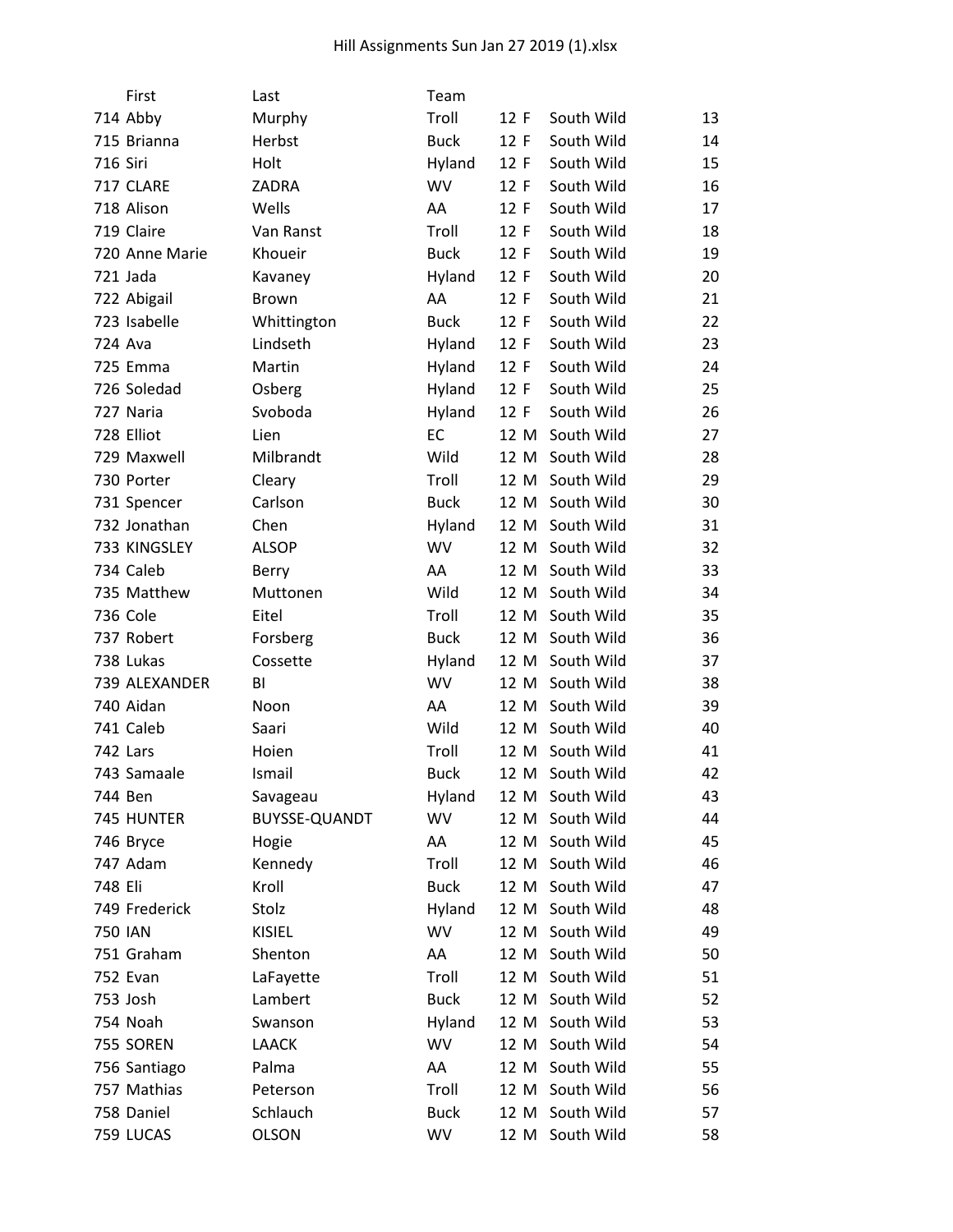|         | First           | Last             | Team        |      |            |    |
|---------|-----------------|------------------|-------------|------|------------|----|
|         | 760 Jacob       | Larson           | AA          | 12 M | South Wild | 59 |
|         | <b>761 Gus</b>  | Tennessen        | <b>Buck</b> | 12 M | South Wild | 60 |
|         | 762 Logan       | Terhaar          | <b>Buck</b> | 12 M | South Wild | 61 |
|         | 763 Alexis      | Schoenberg       | Wild        | 13 F | South Wild | 62 |
|         | 764 Gabrielle   | Hon              | Troll       | 13 F | South Wild | 63 |
|         | 765 Virginie    | Damask           | <b>Buck</b> | 13 F | South Wild | 64 |
|         | 766 Lora        | Engh             | Hyland      | 13 F | South Wild | 65 |
|         | 767 DANIELLE    | <b>FRANCIS</b>   | WV          | 13 F | South Wild | 66 |
|         | 768 Ava         | Isenberg         | AA          | 13 F | South Wild | 67 |
|         | 769 Rylie       | Fewell           | <b>Buck</b> | 13 F | South Wild | 68 |
|         | 770 Jaclyn      | lanfolla         | Hyland      | 13 F | South Wild | 69 |
|         | 771 LEILA       | <b>HAGEDORN</b>  | <b>WV</b>   | 13 F | South Wild | 70 |
|         | 772 Trinity     | Fahrenbruch      | AA          | 13 F | South Wild | 71 |
|         | 773 Rylie       | Fewell           | <b>Buck</b> | 13 F | South Wild | 72 |
|         | 774 Sophia      | Orfield Johnston | Hyland      | 13 F | South Wild | 73 |
|         | <b>775 ELLA</b> | <b>HEGSETH</b>   | WV          | 13 F | South Wild | 74 |
|         | 776 Helen       | Paulsen          | AA          | 13 F | South Wild | 75 |
|         | 777 ava         | junker           | <b>Buck</b> | 13 F | South Wild | 76 |
|         | 778 Megan       | Roesler          | Hyland      | 13 F | South Wild | 77 |
|         | 779 NATALIE     | <b>HUMBERT</b>   | WV          | 13 F | South Wild | 78 |
|         | 780 Thelma      | Christophersen   | AA          | 13 F | South Wild | 79 |
|         | 781 Ava         | Scribner         | Hyland      | 13 F | South Wild | 80 |
|         | 782 MALLORY     | <b>KARNICK</b>   | WV          | 13 F | South Wild | 81 |
|         | 783 Kaitlin     | Loomis           | AA          | 13 F | South Wild | 82 |
|         | 784 Ava         | Stahl            | Hyland      | 13 F | South Wild | 83 |
|         | <b>785 ELLA</b> | <b>PATTINSON</b> | <b>WV</b>   | 13 F | South Wild | 84 |
|         | 786 Abigail     | Wells            | AA          | 13 F | South Wild | 85 |
|         | 787 Grace       | Swiggum          | Hyland      | 13 F | South Wild | 86 |
|         | 788 KATRINA     | SORTLAND         | WV          | 13 F | South Wild | 87 |
|         | 789 NATASHA     | SORTLAND         | WV          | 13 F | South Wild | 88 |
| 790 Jet |                 | Feirn            | Wild        | 13 M | North Wild | 1  |
|         | 791 Owen        | Crandell         | Troll       | 13 M | North Wild | 2  |
|         | 792 Max         | Espena           | <b>Buck</b> | 13 M | North Wild | 3  |
|         | 793 Gaurav      | Haldar           | Hyland      | 13 M | North Wild | 4  |
|         | 794 ALEXANDER   | <b>EICH</b>      | WV          | 13 M | North Wild | 5  |
|         | 795 Jack        | Mintz            | AA          | 13 M | North Wild | 6  |
|         | 796 Garrett     | Jungmann         | Troll       | 13 M | North Wild | 7  |
|         | 797 Graydon     | Hummel           | <b>Buck</b> | 13 M | North Wild | 8  |
|         | 798 Owen        | Hornberger       | Hyland      | 13 M | North Wild | 9  |
|         | 799 BENJAMIN    | <b>ERICKSON</b>  | WV          | 13 M | North Wild | 10 |
|         | 800 William     | Tan              | AA          | 13 M | North Wild | 11 |
|         | 801 Ryan        | Lambert          | <b>Buck</b> | 13 M | North Wild | 12 |
|         | 802 Alex        | Lu               | Hyland      | 13 M | North Wild | 13 |
|         | 803 JOHANNES    | <b>MADSEN</b>    | WV          | 13 M | North Wild | 14 |
|         | 804 Elliott     | Brown            | AA          | 13 M | North Wild | 15 |
|         | 805 Aiden       | O' Malley        | <b>Buck</b> | 13 M | North Wild | 16 |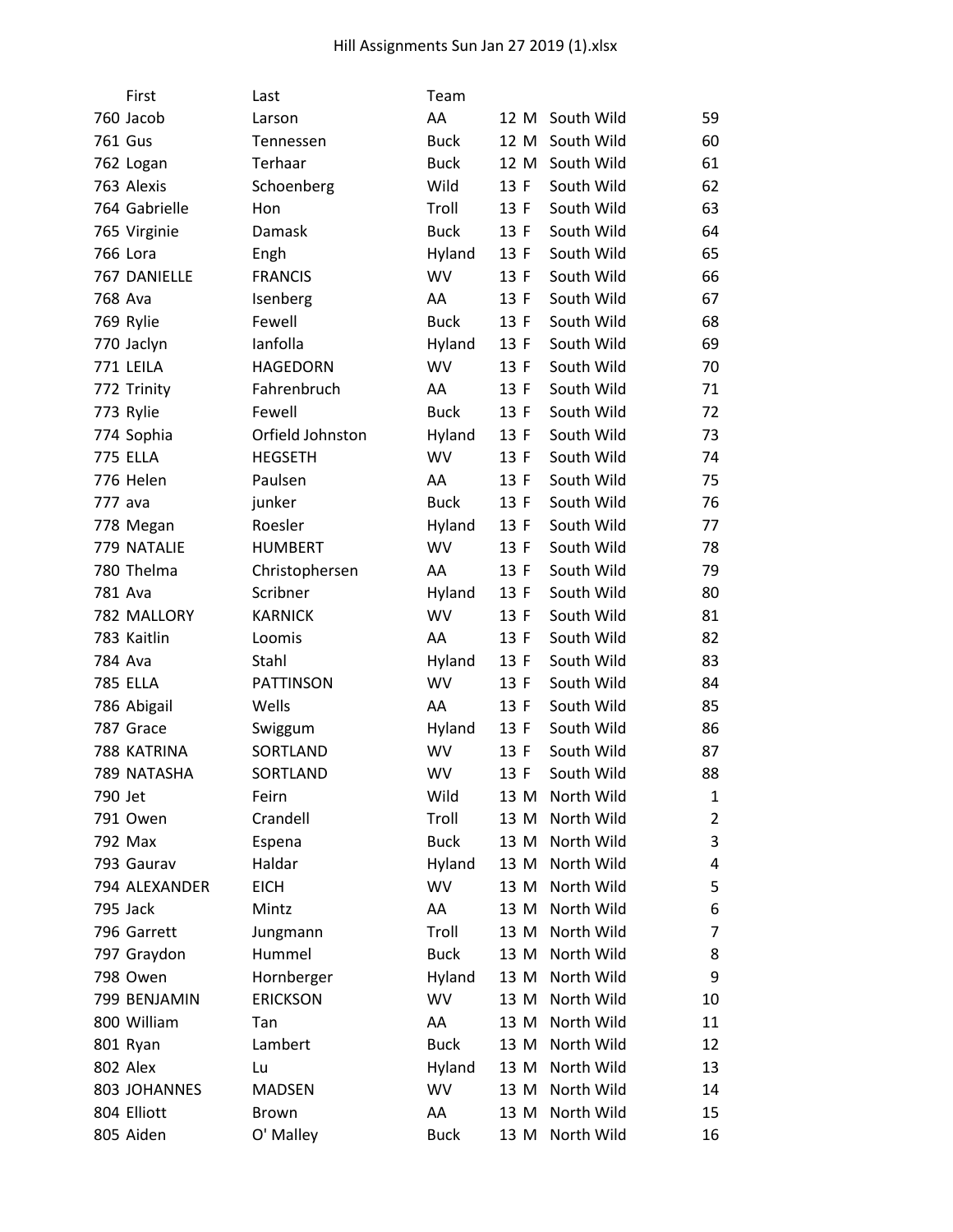| First           | Last             | Team        |      |            |    |
|-----------------|------------------|-------------|------|------------|----|
| 806 Brady       | Schlapkohl       | Hyland      | 13 M | North Wild | 17 |
| 807 ZACHARY     | <b>ROTHER</b>    | <b>WV</b>   | 13 M | North Wild | 18 |
| 808 Carter      | Sampson          | AA          | 13 M | North Wild | 19 |
| 809 Talen       | Smith            | <b>Buck</b> | 13 M | North Wild | 20 |
| 810 Ethan       | Smith            | Hyland      | 13 M | North Wild | 21 |
| 811 JACOB       | <b>SCHIELD</b>   | <b>WV</b>   | 13 M | North Wild | 22 |
| 812 Joey        | Sniadak          | <b>Buck</b> | 13 M | North Wild | 23 |
| 813 Ryan        | Spangler         | Hyland      | 13 M | North Wild | 24 |
| 814 Blake       | Stout            | <b>Buck</b> | 13 M | North Wild | 25 |
| 815 Miles       | Underhill        | Hyland      | 13 M | North Wild | 26 |
| 816 GUS         | <b>TENNESSEN</b> | <b>Buck</b> | 13 M | North Wild | 27 |
| 817 Nigel       | Yu               | Hyland      | 13 M | North Wild | 28 |
| 818 Lauryn      | Lundberg         | Wild        | 14 F | North Wild | 29 |
| 819 Elena       | Johnson          | <b>Buck</b> | 14 F | North Wild | 30 |
| 820 BRIANNA     | <b>NOVAK</b>     | <b>WV</b>   | 14 F | North Wild | 31 |
| 821 Sophia      | Muttonen         | Wild        | 14 F | North Wild | 32 |
| 822 Hannah      | Schulz           | <b>Buck</b> | 14 F | North Wild | 33 |
| 823 Fiona       | Wahlgren         | Wild        | 14 F | North Wild | 34 |
| 824 NOLA        | <b>TENNESSEN</b> | <b>Buck</b> | 14 F | North Wild | 35 |
| 825 Zach        | Ernst            | Wild        | 14 M | North Wild | 36 |
| 826 Will        | Klabunde         | Troll       | 14 M | North Wild | 37 |
| 827 Gustavo     | Juarez-Sweeney   | <b>Buck</b> | 14 M | North Wild | 38 |
| 828 Lucas       | Priemueller      | Hyland      | 14 M | North Wild | 39 |
| <b>829 CALE</b> | <b>EMERSON</b>   | <b>WV</b>   | 14 M | North Wild | 40 |
| 830 Connor      | Lackas           | AA          | 14 M | North Wild | 41 |
| 831 Mathias     | Longsdorf        | Wild        | 14 M | North Wild | 42 |
| 832 Leyton      | Simmering        | <b>Buck</b> | 14 M | North Wild | 43 |
| 833 Adam        | Rodeghier        | Hyland      | 14 M | North Wild | 44 |
| 834 Matthew     | Eischens         | AA          | 14 M | North Wild | 45 |
| 835 Joren       | Schooley         | Wild        | 14 M | North Wild | 46 |
| 836 Amelia      | Beddow           | Wild        | 15 F | North Wild | 47 |
| 837 Lydia       | Jungmann         | Troll       | 16 F | North Wild | 48 |
| 838 ELENA       | <b>JOHNSON</b>   | <b>Buck</b> | 15 F | North Wild | 49 |
| 839 Kiley       | Vlasak           | Hyland      | 15 F | North Wild | 50 |
| 840 CECE        | WELLERRITTER     | WV          | 15 F | North Wild | 51 |
| 841 Christina   | Priemueller      | AA          | 15 F | North Wild | 52 |
| 842 Sidney      | <b>Brenteson</b> | Wild        | 15 F | North Wild | 53 |
| 843 Emma        | Linnett          | <b>Buck</b> | 15 F | North Wild | 54 |
| 844 Amelia      | <b>Backes</b>    | Hyland      | 17 F | North Wild | 55 |
| 845 Megan       | Cartier          | Wild        | 15 F | North Wild | 56 |
| 846 Kendra      | Entsminger       | Wild        | 15 F | North Wild | 57 |
| 847 Evelyn      | Thomton          | Wild        | 15 F | North Wild | 58 |
| 848 Beth        | Dittberner       | Wild        | 16 F | North Wild | 59 |
| 849 Madison     | Michealson       | Wild        | 16 F | North Wild | 60 |
| 850 Bailey      | Hoff             | Wild        | 17 F | North Wild | 61 |
| 851 Jennifer    | Krey             | Wild        | 17 F | North Wild | 62 |